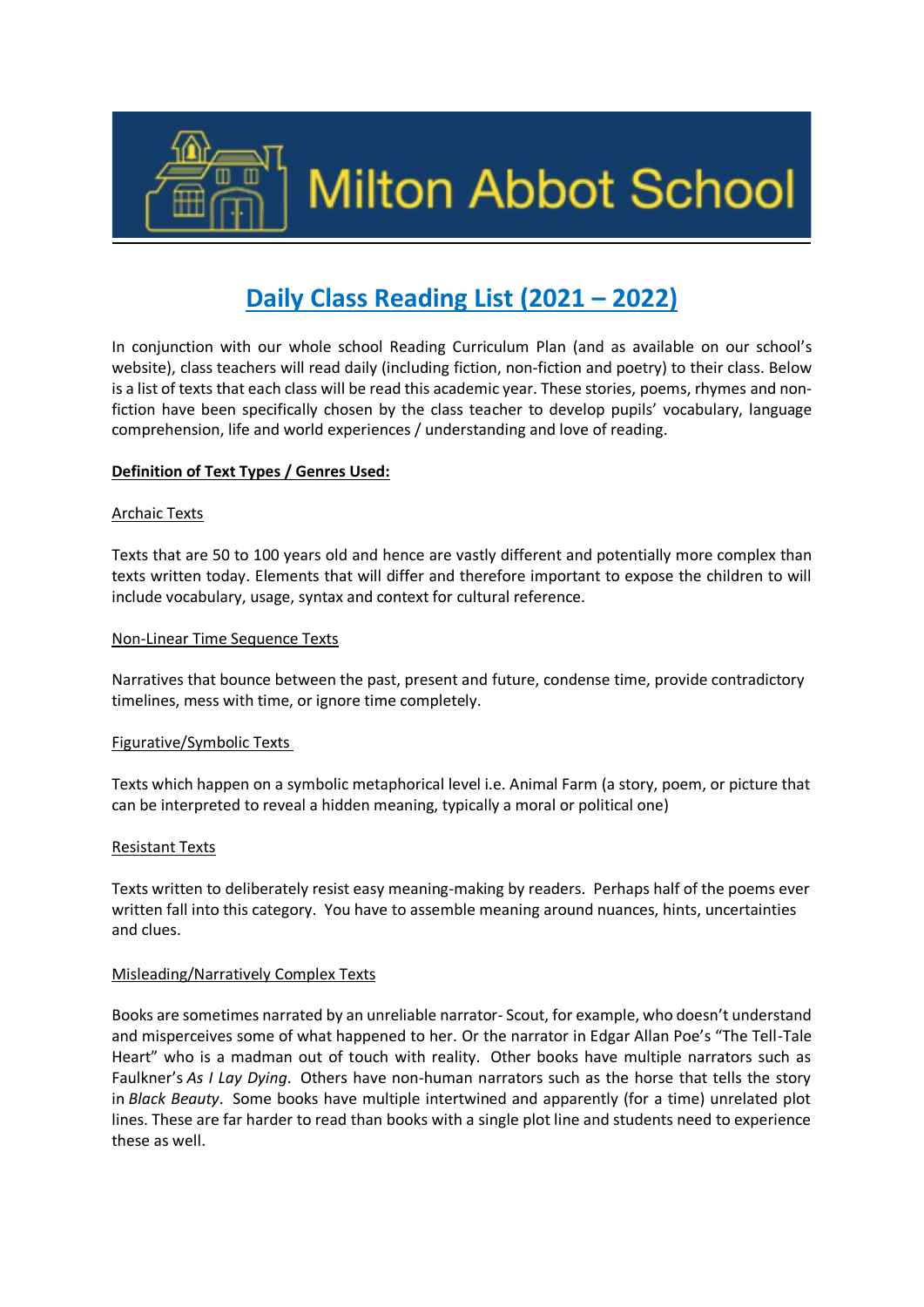# **Little Owls (Reception)**

| <b>Term</b> | Name of Book Author          | Year of Publication |
|-------------|------------------------------|---------------------|
| Autumn      | Only One You                 | 2006                |
|             | The Colour Monster           | 2012                |
|             | Words and Your Heart         | 2015                |
|             | <b>Owl Babies</b>            | 1992                |
|             | We're Going on a Bear Hunt   | 1989                |
| Autumn      | Little Red Hen               | 1918                |
|             | Pumpkin Soup                 | 1998                |
|             | The story of Guy Fawkes      |                     |
|             | Rama and Sita                | 2012                |
|             | The Christmas story          |                     |
|             | The Jolly Christmas Postman  | 1991                |
| Spring      | Three Little Pigs            | $\overline{a}$      |
|             | Lost and Found               | 2005                |
|             | Here We Are                  | 2017                |
|             | <b>Naughty Bus</b>           | 2004                |
|             | A Squash and a Squeeze       | 1993                |
| Spring      | Zog                          | 2010                |
|             | Harry and the Bucket Full of | 1999                |
|             | <b>Dinosaurs</b>             | 2017                |
|             | How to Look After a Dinosaur | 2003                |
|             | <b>Tadpoles Promise</b>      | 2020                |
|             | Who's in the Egg             | 2019                |
|             | The Good Egg                 |                     |
|             | The Easter story             |                     |
|             |                              |                     |
| Summer      | Supertato                    | 2014                |
|             | The enormous turnip          | 1910                |
|             | Jack and the Beanstalk       |                     |
|             | The Tiny Seed                | 1970                |
|             | The Very Hungry Caterpillar  | 1969                |
|             | Handa's Surprise             | 1994                |
| Summer      | Commotion in the ocean       | 1996                |
|             | <b>Rainbow Fish</b>          | 1992                |
|             | Sharing a shell              | 2004                |
|             | Sally and the limpet         | 1991                |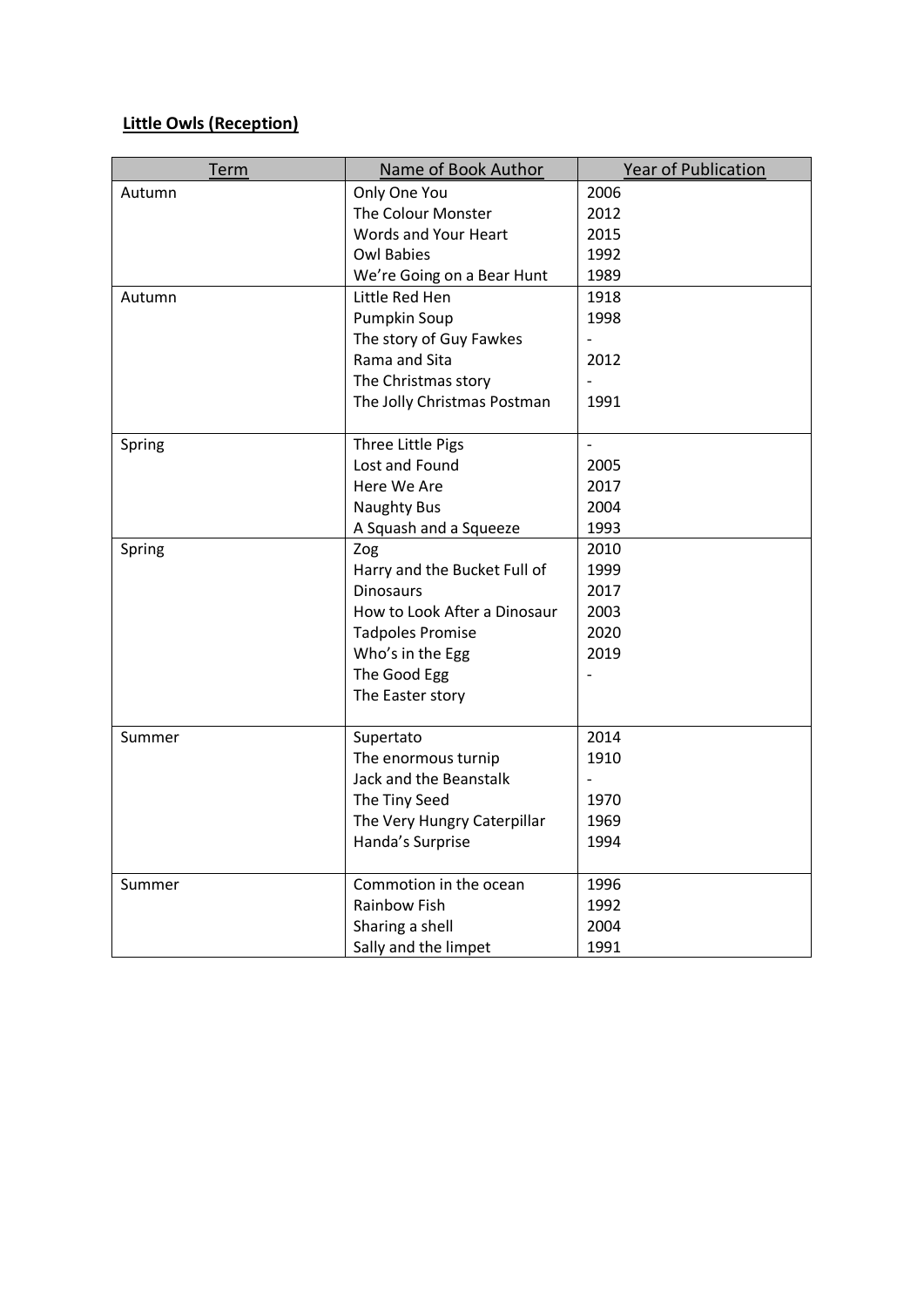### **Barn Owls (Years 1 and 2)**

| Term   | Name of Book Author                             | <b>Text Type</b>                                | Year of Publication |
|--------|-------------------------------------------------|-------------------------------------------------|---------------------|
| Autumn | The Magic Faraway Tree<br>(Enid Blyton)         | <b>Archaic Text</b>                             | 1943                |
| Autumn | Where the wild things are<br>(Maurice Sendak)   | Narratively Complex /<br><b>Symbolic Text</b>   | 1963                |
| Spring | The Little Prince<br>(Antoine de Saint-Exupery) | Archaic                                         | 1943                |
| Spring | <b>Fantastic Mr Fox</b><br>(Roald Dahl)         | Narratively Complex Text                        | 1970                |
| Summer | The Colour Monster<br>(Anna Llenas)             | <b>Resistant Text</b>                           | 2012                |
| Summer | Voices in the Park<br>(Anthony Browne)          | Non-Linear / Narratively<br><b>Complex Text</b> | 1998                |

Poetry Throughout the Year

- 1. Ning, Nang, Nong Spike Milligan
- 2. The Frog Hillarie Belloc (1896)
- 3. A Good Play, The Swing and my Shadows Robert Louis Stevenson (1888)
- 4. Who has seen the Wind Christina Rosetti (1872)
- 5. Scissors Allan Alhberg (1983)
- 6. I do not mind you winter wind Jack Prelutsky (1984)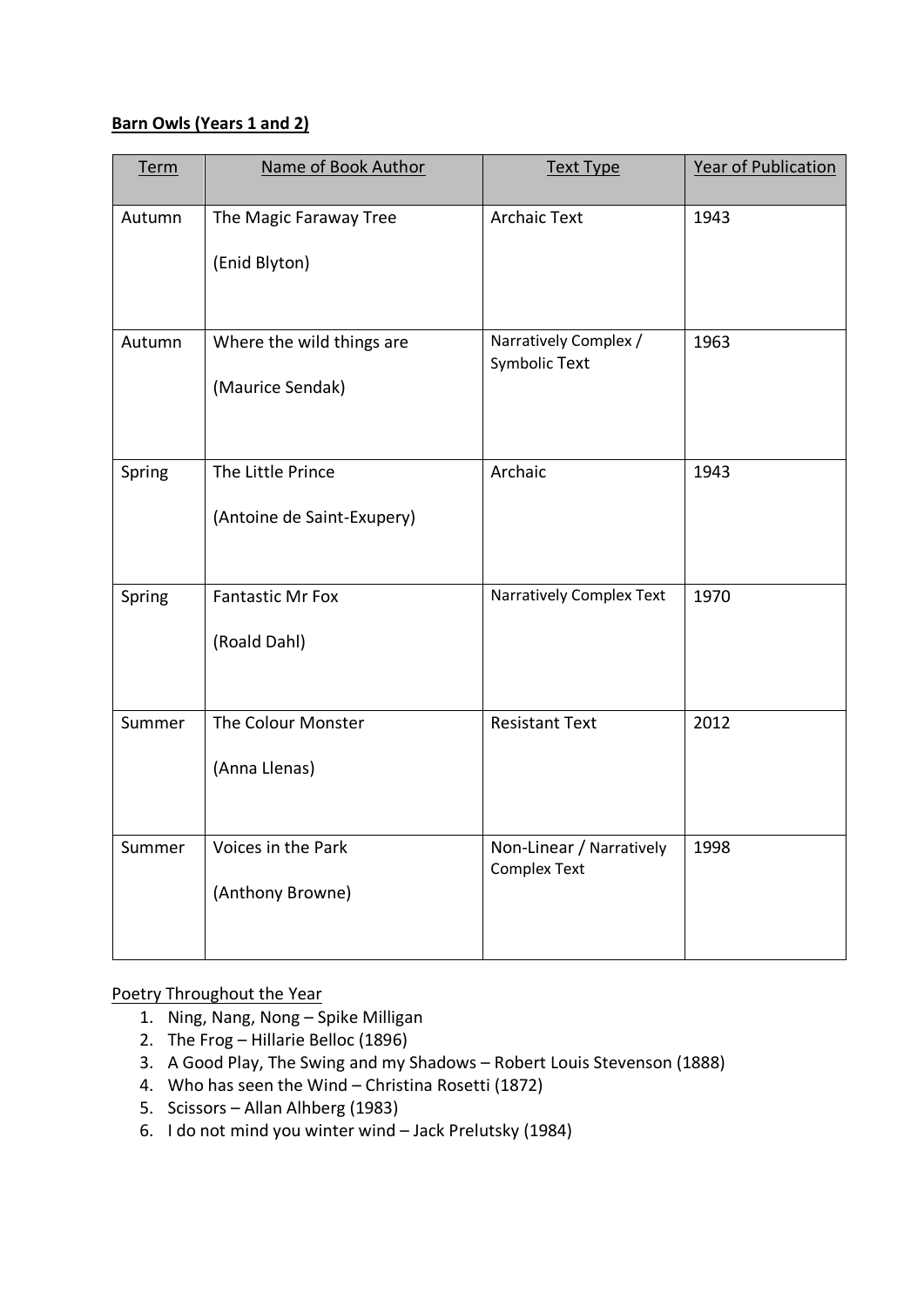## **Tawny Owls (Years 3 and 4)**

| <b>Term</b> | Name of Book Author                              | <b>Text Type</b>                       | <b>Year of Publication</b> |
|-------------|--------------------------------------------------|----------------------------------------|----------------------------|
| Autumn      | Mega Monster<br>(David Walliams)                 | Humour                                 | 2021                       |
| Autumn      | The Iron Man<br>(Ted Hughes)                     | Narratively Complex /<br>Symbolic Text | 1968                       |
| Spring      | Charlotte's Web<br>E.B.White                     | Archaic                                | 1952                       |
| Spring      | Tom's Midnight Garden<br>Phillipa Pearce         | Archaic                                | 1958                       |
| Summer      | Nim's Island<br>Wendy Orr                        | <b>Complexity of the Narrator</b>      | 1999                       |
| Summer      | The Firework Maker's Daughter<br>Phillip Pullman | Non-Linear Time Sequence               | 1995                       |

Poetry Throughout the Year

- 1. Daffodils (William Wordsworth)
- 2. Catch a Little Rhyme (Eve Mirriam)
- 3. Revolting Rhymes (Roald Dahl)
- 4. The Crocodile (Lewis Carroll)
- 5. Duck's Ditty (Kenneth Grahame)
- 6. Fog (Carl Sandburg)